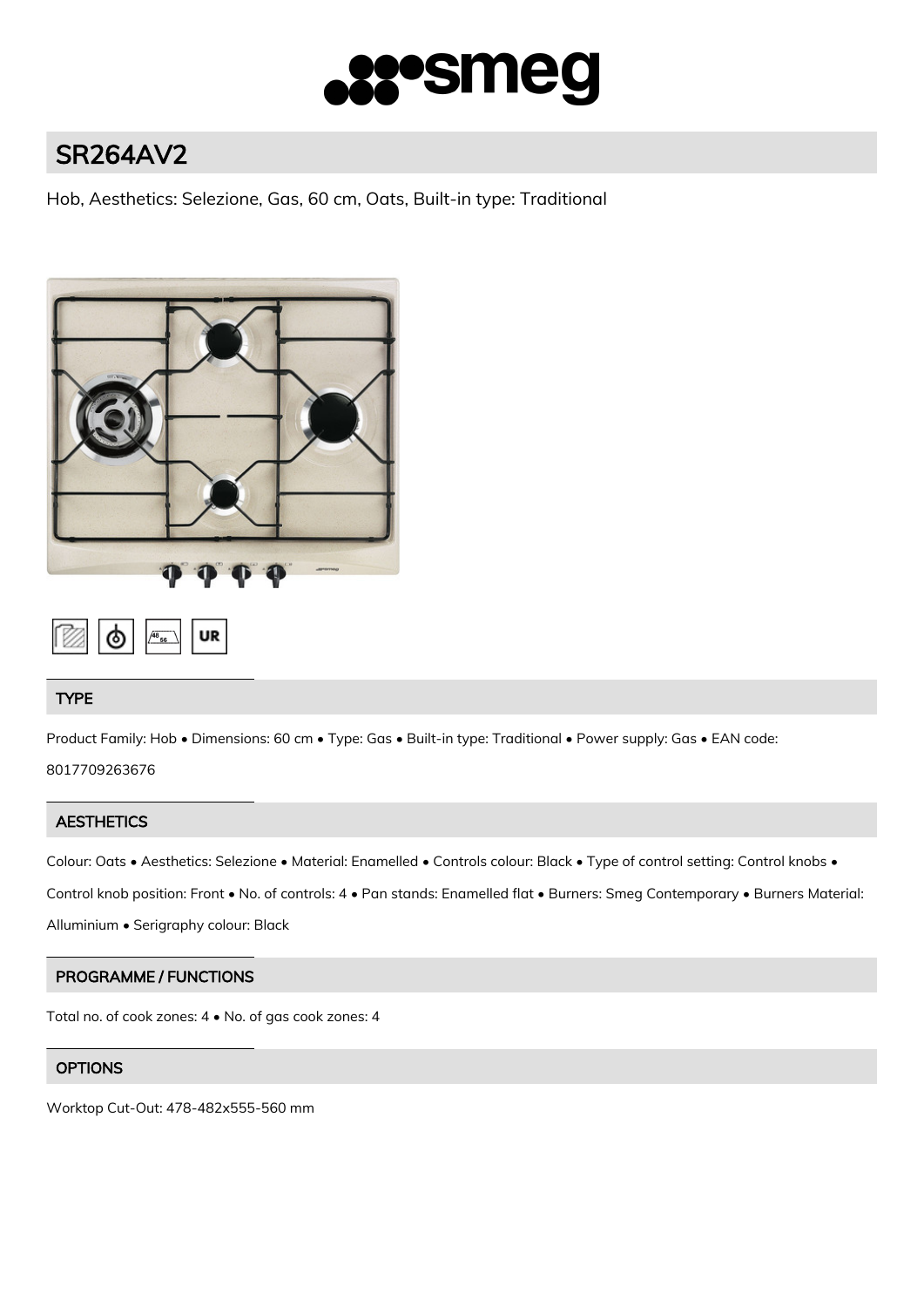#### COOKING ZONES

1st zone position: Left • 2nd zone position: Rear-centre • 3rd zone position: Front-centre • 4th zone position: Right • 1st zone type: Gas - UR • 2nd zone type: Gas - Semi Rapid • 3rd zone type: Gas - AUX • 4th zone tipe: Gas - Rapid • 1st zone power: 3.90 kW • 2nd zone power: 1.70 kW • 3rd zone power: 1.10 kW • 4th zone power: 2.60 kW

## TECHNICAL FEATURES

Gas Type: G20 Natural gas • Gas safety valves: Yes • Automatic Ignition: Yes

## PERFORMANCE / ENERGY LABEL

#### ELECTRICAL CONNECTION

Gas connection rating (W): 9300 W • Electrical connection rating (W): 1 W • Voltage (V): 220-240 V • Frequency (Hz): 50/60 Hz

• Type of electric cable: Single phase • Power supply cable length: 120 cm

### ALSO AVAILABLE

#### LOGISTIC INFORMATION

Dimensions of the product (mm): 76x600x503 • Depth: 503 mm • Width: 600 mm • Product Height: 76 mm • Net weight (kg):

9.800 kg • Gross weight (kg): 11.100 kg

#### ACCESSORIES INCLUDED

Other gas nozzles included: G30 GPL Liquid gasOther gas connections provided: Conical

## **OPTIONAL**

6MP700AO: Knobs Set, Hobs6MP700AX: Knobs Set, Hobs6MP700PO: Knobs Set, Hobs6MP700RWX: Knobs Set,

Hobs6MP700BS: Knobs Set, Hobs6MPF2465X: Knobs Set, HobsTPK: Teppanyaki grill, HobsBB3679: Grill, HobsGRW: Reduction

Grid, Hobs